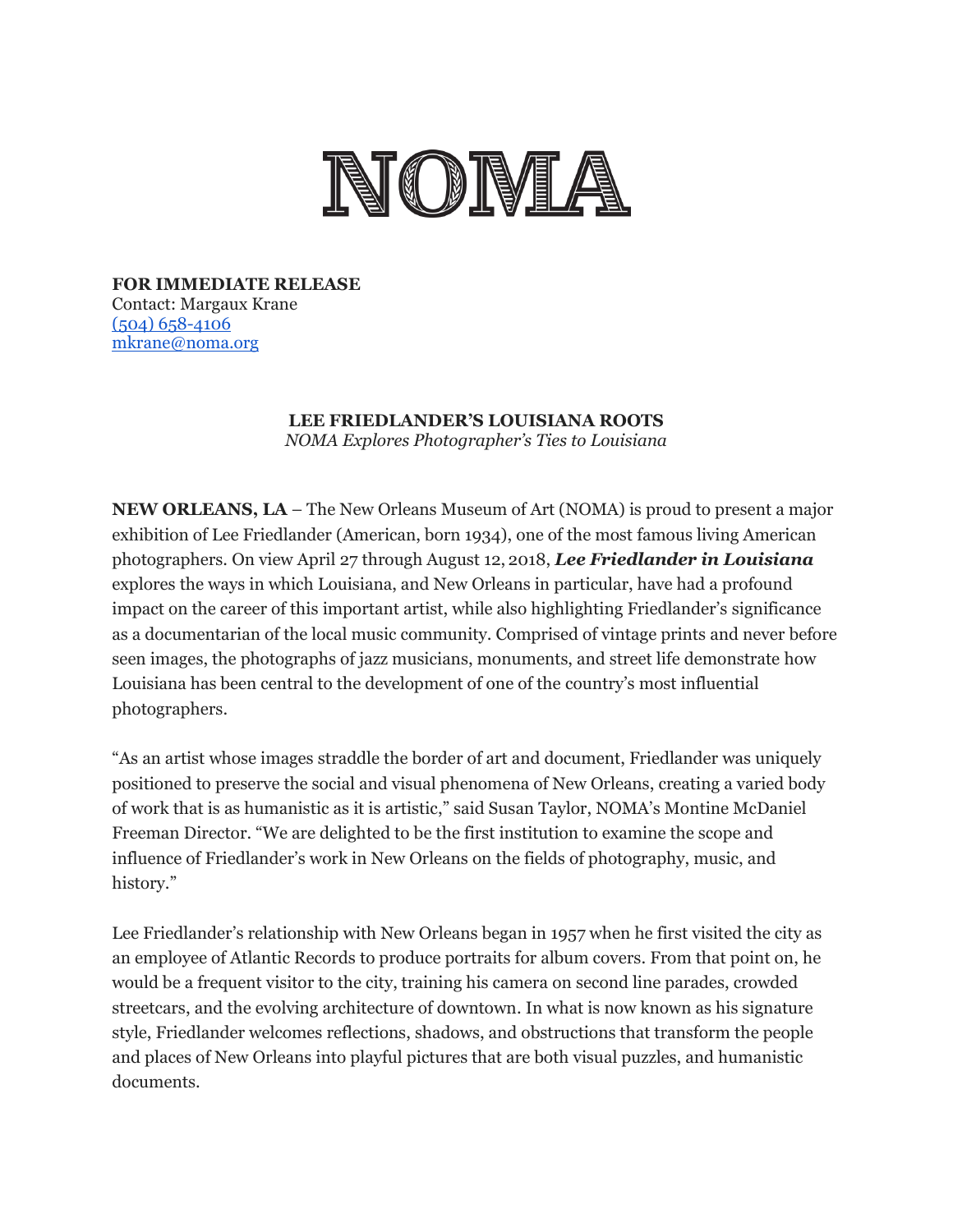"While everyone is trying to get the perfect picture, Lee Friedlander's approach seems to declare that photographs should be about how the world exists, not how we want it to be," said Russell Lord, Freeman Family Curator of Photographs. "*Lee Friedlander in Louisiana* is, therefore, both a fitting tribute to a great American photographer, but also a tribute to this city's rich visual and social character during its Tricentennial year."

Lee Friedlander graduated from the Art Center College of Design in Pasadena in 1956. That same year, he moved to New York City where he began photographing jazz musicians for Atlantic Records. He has been awarded three Guggenheim Fellowships, a MacArthur Fellowship, grants from the National Endowment for the Arts, and an Infinity Award for Lifetime Achievement from the International Center of Photography in New York. Friedlander has published over twenty books and has been the subject of major exhibitions at MoMA, The Whitney Museum of American Art, and at the Rencontre d'Arles Festival.

*Lee Friedlander in Louisiana* will be accompanied by a presentation, entitled *Lee Friedlander: American Musicians*, in NOMA's Great Hall. On view March 2 through June 17, 2018, *American Musicians* includes some of Friedlander's most dynamic color photographs, many of which were used for famous record album covers and promotional portraits. A Spotify playlist created by NOMA curators includes essential tracks by artists featured in *Lee Friedlander: American Musicians*, reflecting moments in time shared between the creation of sound and image.

## **Exhibition Programming**

Exhibition-related programs will include curator-led noontime talks, gallery tours, artist perspectives, and *All That Jazz: A Conversation with Alex Rawls, Gwen Thompkins, and Dr. Michael White*, a public conversation on the intersections between Jazz Fest, local musicians, and second line tradition, part of the Louisiana Endowment for the Humanities' *Keep It 300* initiative.

## **Additional Information**

[Press-approved images are](https://www.dropbox.com/sh/vg9pw33wnfkauiy/AAD_xpGQC3y4atbDMRrwE1tia?dl=0) available here. Facebook and Instagram: @noma1910 Hashtag: #nomafriedlander Website: [www.noma.org](http://www.noma.org/) Access *[Lee Friedlander: American Musicians](https://open.spotify.com/user/hd8tvc9anotikkzc9r7fi6e6f/playlist/6UHWgrAZa4UUUi13tEks0m?si=CXGHAP0pSySom3OHxk81EA)* Spotify playlist here.

## **About NOMA and the Besthoff Sculpture Garden**

The New Orleans Museum of Art, founded in 1910 by Isaac Delgado, houses nearly 40,000 art objects encompassing 5,000 years of world art. Works from the permanent collection, along with continuously changing special exhibitions, are on view in the museum's 46 galleries Fridays from 10 AM to 9 PM; Tuesdays, Wednesdays, and Thursdays from 10 AM to 6 PM; Saturdays from 10 AM to 5 PM and Sundays from 11 AM to 5 PM. NOMA offers docent-guided tours at 1 PM every Tuesday - Sunday. The adjoining Sydney and Walda Besthoff Sculpture Garden features work by over 60 artists, including several of the 20th century's master sculptors. The